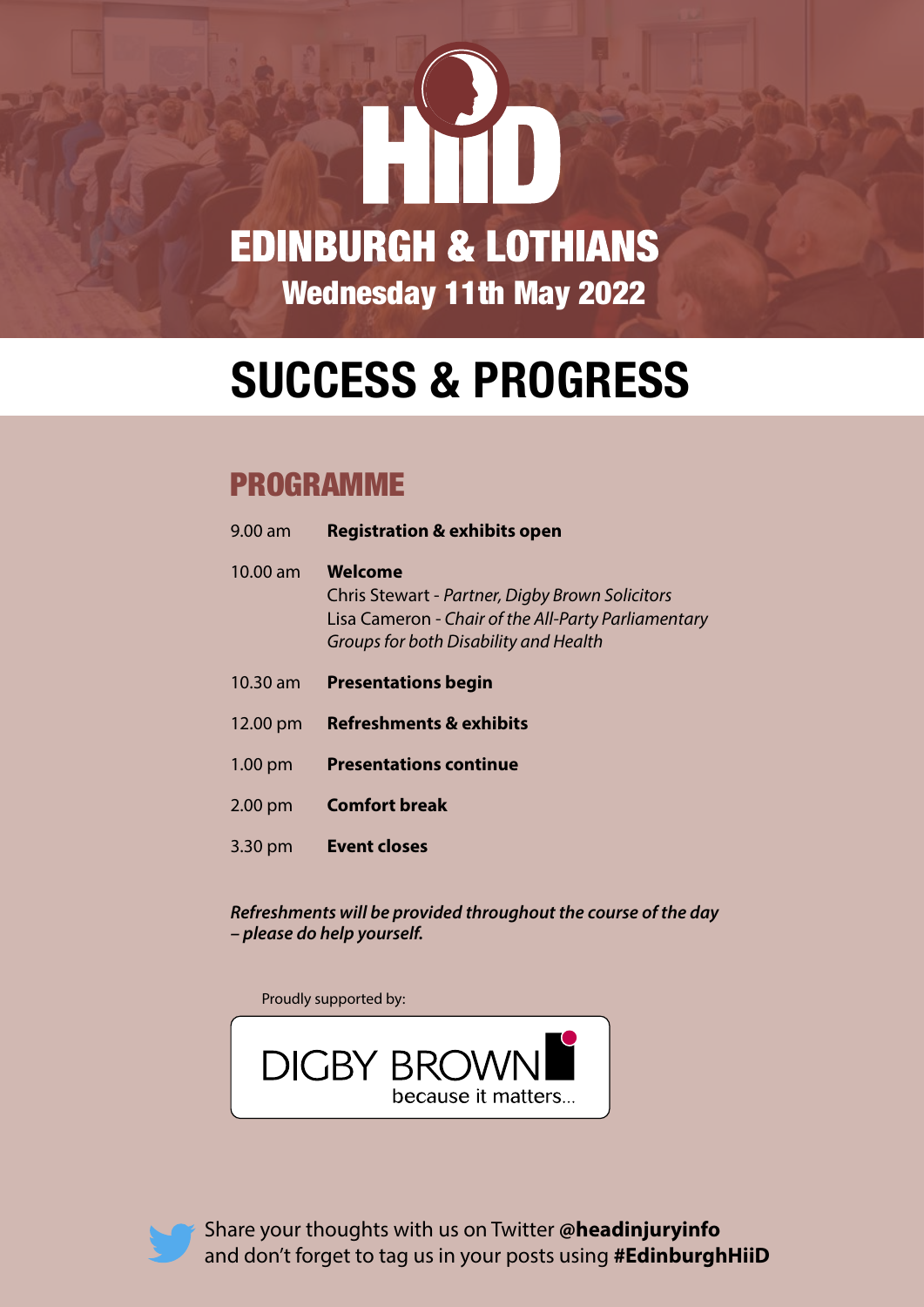

## PRESENTATIONS

10.30 am **Small steps and new horizons in brain injury rehabilitation** Dr Ally Rooney – C*onsultant Neuropsychiatrist, The Robert Fergusson Unit* 11.00 am **Living life with a different brain** Emma Feesey – *ABI Survivor*  11.30 am **Keep Safe Scotland – a network of safe places for disabled and vulnerable people**  Aimee Louise McLellan – *Project Development Officer, I Am Me Scotland*  12.00 pm **Refreshments & exhibits**  1.00 pm **Half a head – how to survive, thrive and heal after brain injury** Gemma Bromley – *ABI Survivor & Rehabilitation Worker, Visibility Scotland* 1.30 pm **Managing anxiety during times of transition – navigating challenges and seizing opportunities**  Dr Andrew Harrison – *Consultant Clinical Psychologist, Case Management Services* 2.00 pm **Comfort break**  2.15 pm **Utilising digital technology to enable participation after brain injury: the challenges, complexities and exploring the solutions**

> Julie King – *Occupational Therapist & Lecturer, Royal College of Occupational Therapists Scotland & Queen Margaret University*

2.45 pm **What music do you like? – an exploration of music therapy and identity in neurorehabilitation**

Jenny Laahs – *Music Therapist, Music Services Scotland Nordoff Robbins*

## **WORKSHOPS**

#### 10.30 am **Easy seated exercise session**

Easy exercise routine designed to maintain and improve quality of movement and posture. Perfect to start the day to give it a little "UMPH" in a fun way. Rafal Sztejna – *Physical Activity & Rehabilitation Supervisor, Edinburgh Headway Group*

#### 1.30 pm **Therapeutic art**

A brief introduction and description of the benefits of art making for people with acquired brain injuries. An opportunity to make your own affirmations with art material provided and the chance to discuss these with the group. Mairi Perry Littlejohn – *Rehabilitation Lead and Kate Bartanusz – Rehabilitation Assistant, Edinburgh Headway Group*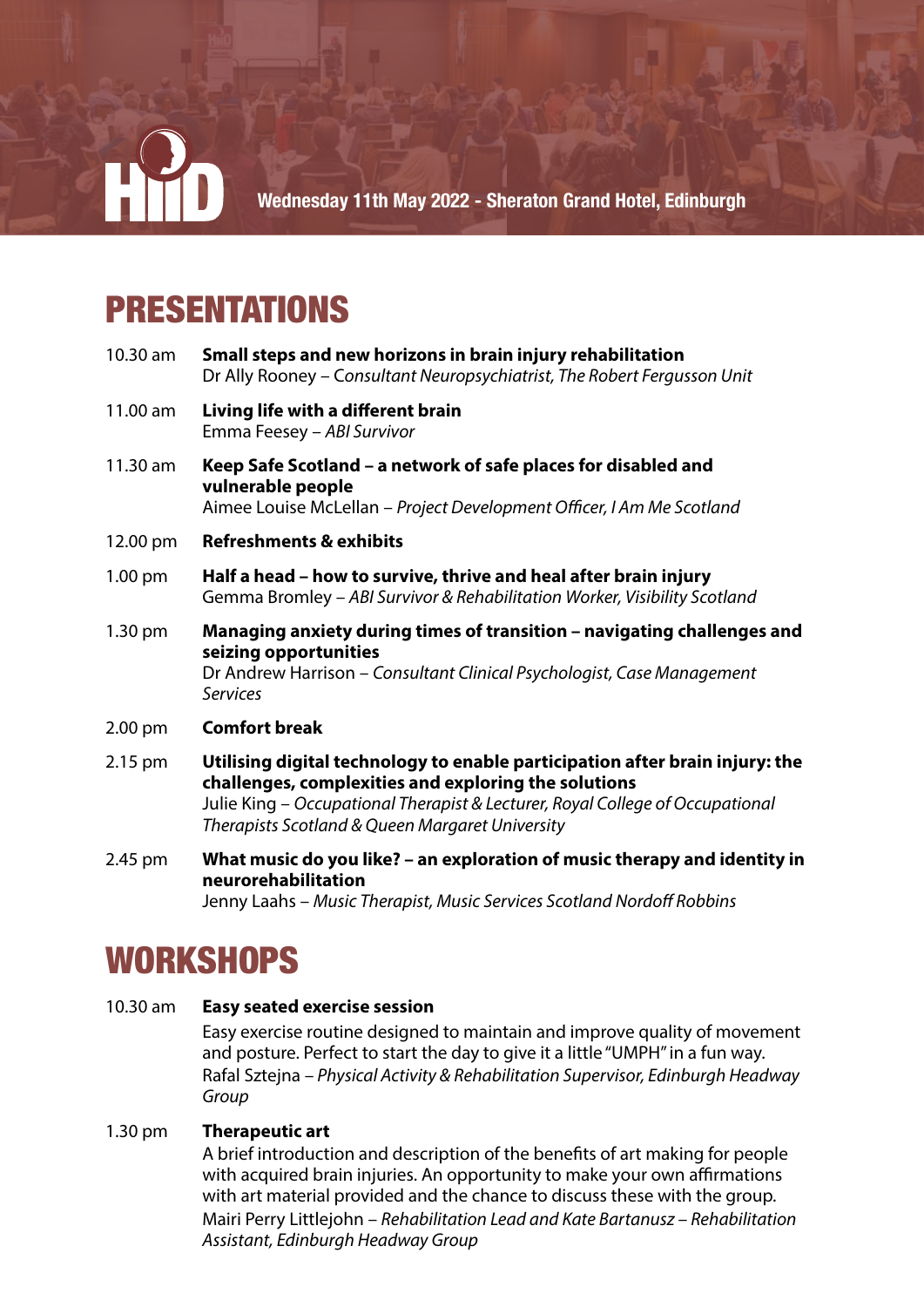# **Wednesday 11th May 2022 - Sheraton Grand Hotel, Edinburgh**

## LIST OF EXHIBITORS

Anne Cossar & Associates Ltd Brain Injury Rehabilitation Trust: Graham Anderson House Calvert Reconnections Case Management Services Ltd Compass Digby Brown Solicitors Disability Information Scotland EARS Independent Advocacy Service (SCIO) Edinburgh Headway Group Encephalitis Society Epilepsy Scotland Euan's Guide Fast Aid Products Guide Dogs Scotland Health in Mind The Huntercombe Group – Part of Active Care Group

JS Parker Ltd Lothian Centre for Inclusive Living (LCiL) Lothian Disability Sport MyLife Healthcare Neuro Physio Scotland Neurotherapy Services Ltd Pogo Digital Healthcare Scottish Acquired Brain Injury Network & ABI E-Learning Site Smartbox Assistive Technology Survivors Supporting Survivors The Robert Fergusson Unit – NHS Lothian **Tilney** Visibility Scotland

I Am Me Scotland

*Further information on all exhibitors can be found on the Head Injury Information Directory website - www.hiid.org.uk*

Proudly supported by: